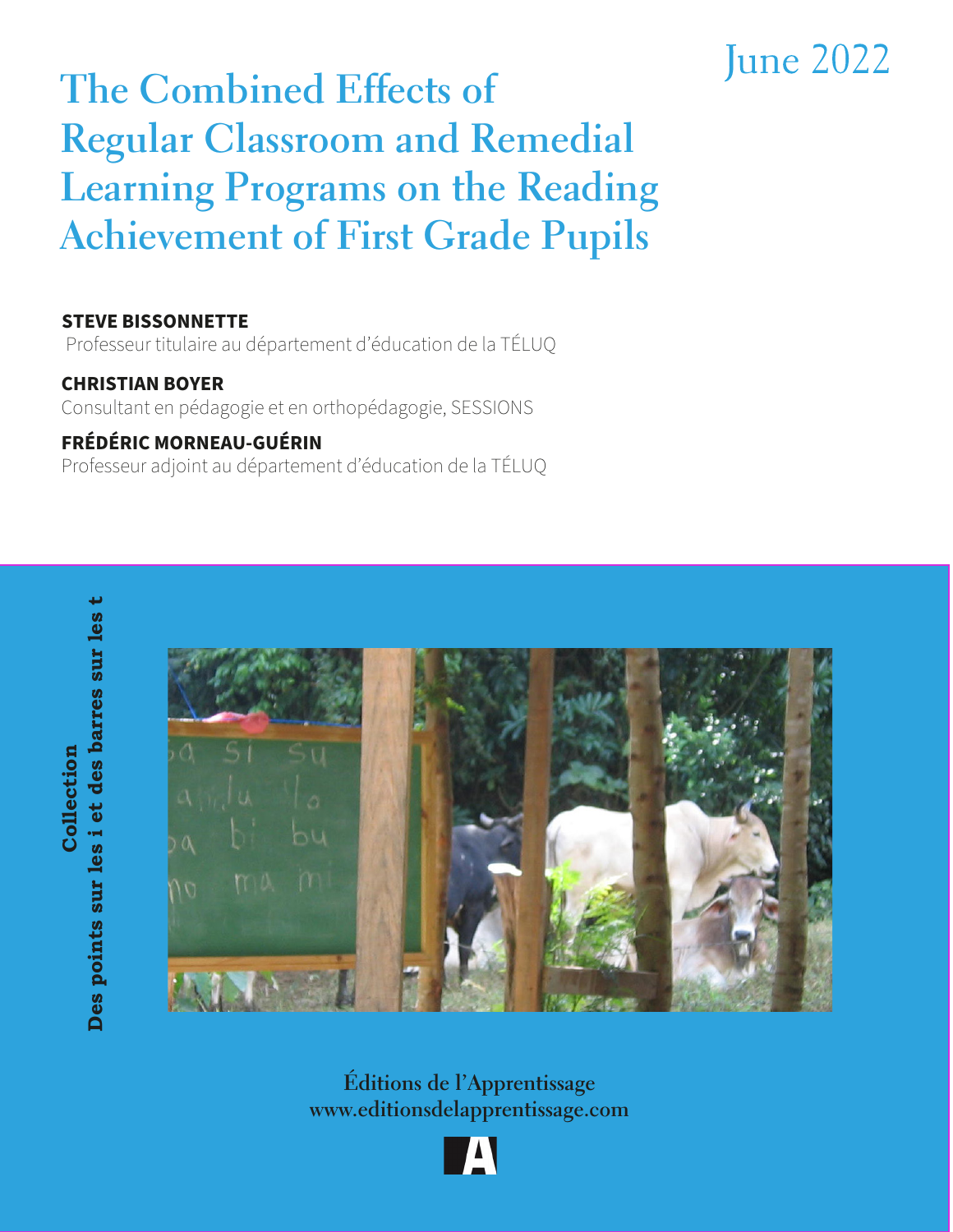#### **For You, My Love**

I went to the market of birds And I bought birds For you My love

I went to the market of flowers And I bought flowers For you My love

I went to the market of ironwork And I bought chains Heavy chains For you My love

And then I went to the market of slaves And I looked for you But I did not find you there My love

Jacques Prévert, poem published in 1946 in the collection *Paroles*

#### **Pour toi mon amour**

Je suis allé au marché aux oiseaux Et j'ai acheté des oiseaux Pour toi Mon amour

Je suis allé au marché aux fleurs Et j'ai acheté des fleurs Pour toi Mon amour

Je suis allé au marché à la ferraille Et j'ai acheté des chaînes De lourdes chaînes Pour toi Mon amour

Et puis, je suis allé au marché aux esclaves Et je t'ai cherchée Mais je ne t'ai pas trouvée Mon amour

Jacques Prévert, poème publié en 1946 dans le recueil *Paroles*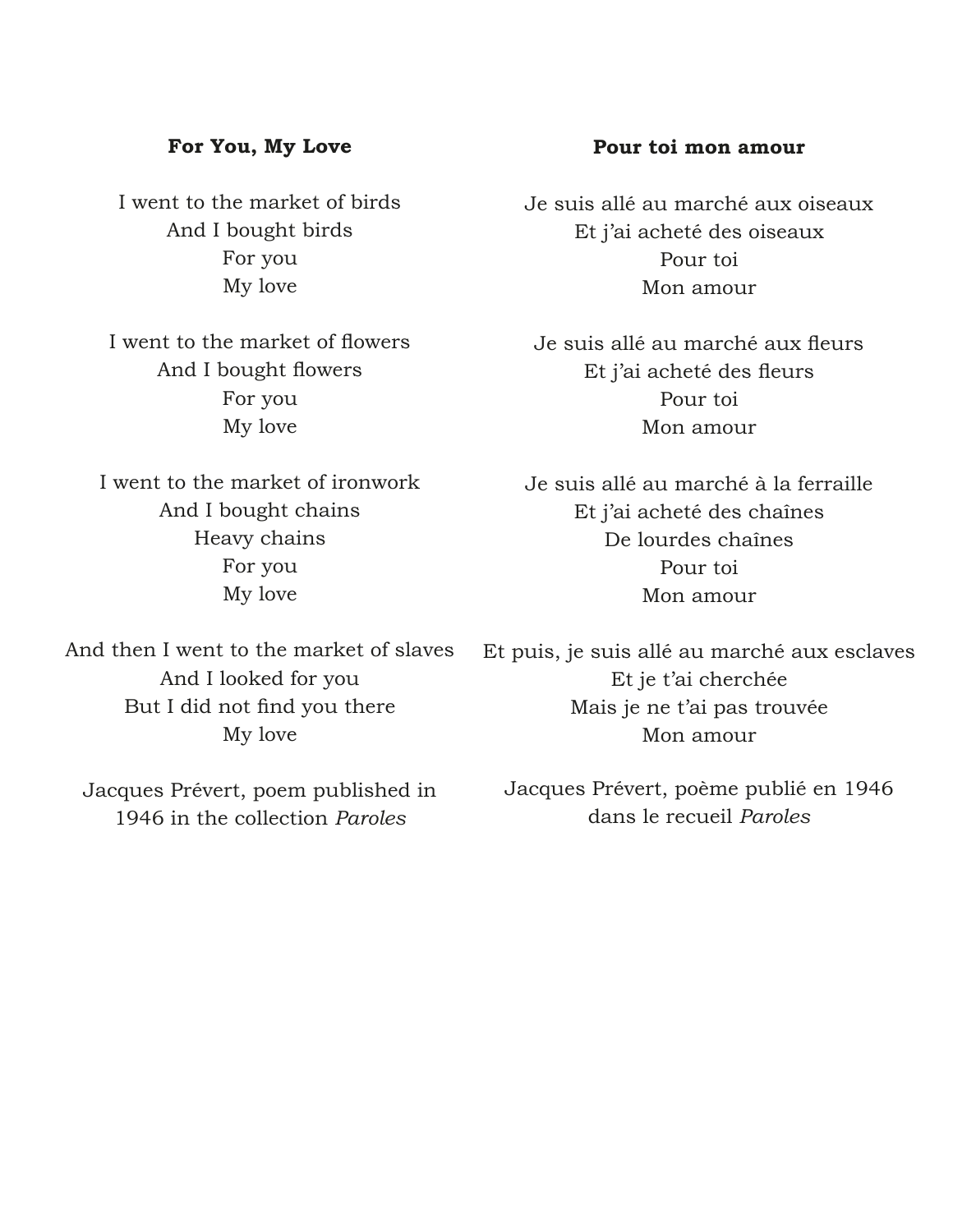This document may be freely reproduced in whole or in part if the source is explicitly mentioned in the following manner:

Bissonnette, S., Boyer, C., Morneau-Guérin, F. (2022). The Combined Effects of Regular Classroom and Remedial Learning Programs on the Reading Achievement of First Grade Pupils. Montréal : Éditions de l'Apprentissage.

#### **Abstract**

In 2003, two school-based programs for teaching reading in English were introduced in Québec: the Accelerated Development of Reading (ADOR) program for first graders and, for ADOR pupils with weak reading skills, the Intensive Intervention in Reading (IIR) support program. Explicit and direct instruction provides the framework for ADOR and IIR. Two quasi-experimental studies were conducted to measure the effects of the ADOR and IIR programs compared to regular reading instruction and remediation. In both studies, the combined effects of ADOR and IIR were measured on two separate cohorts of grade 1 pupils over a full school year. This study shows that the ADOR and IIR programs result in superior reading performance and the largest effects were on subtests measuring reading comprehension.

Keywords: first grade, reading program, reading comprehension, explicit instruction, direct instruction.



© Éditions de l'Apprentissage www.editionsdelapprentissage.com Dépôt légal : 2e trimestre 2022 Bibliothèque et Archives nationales du Québec ISBN : 978-2-923805-66-5 Version 10/06/22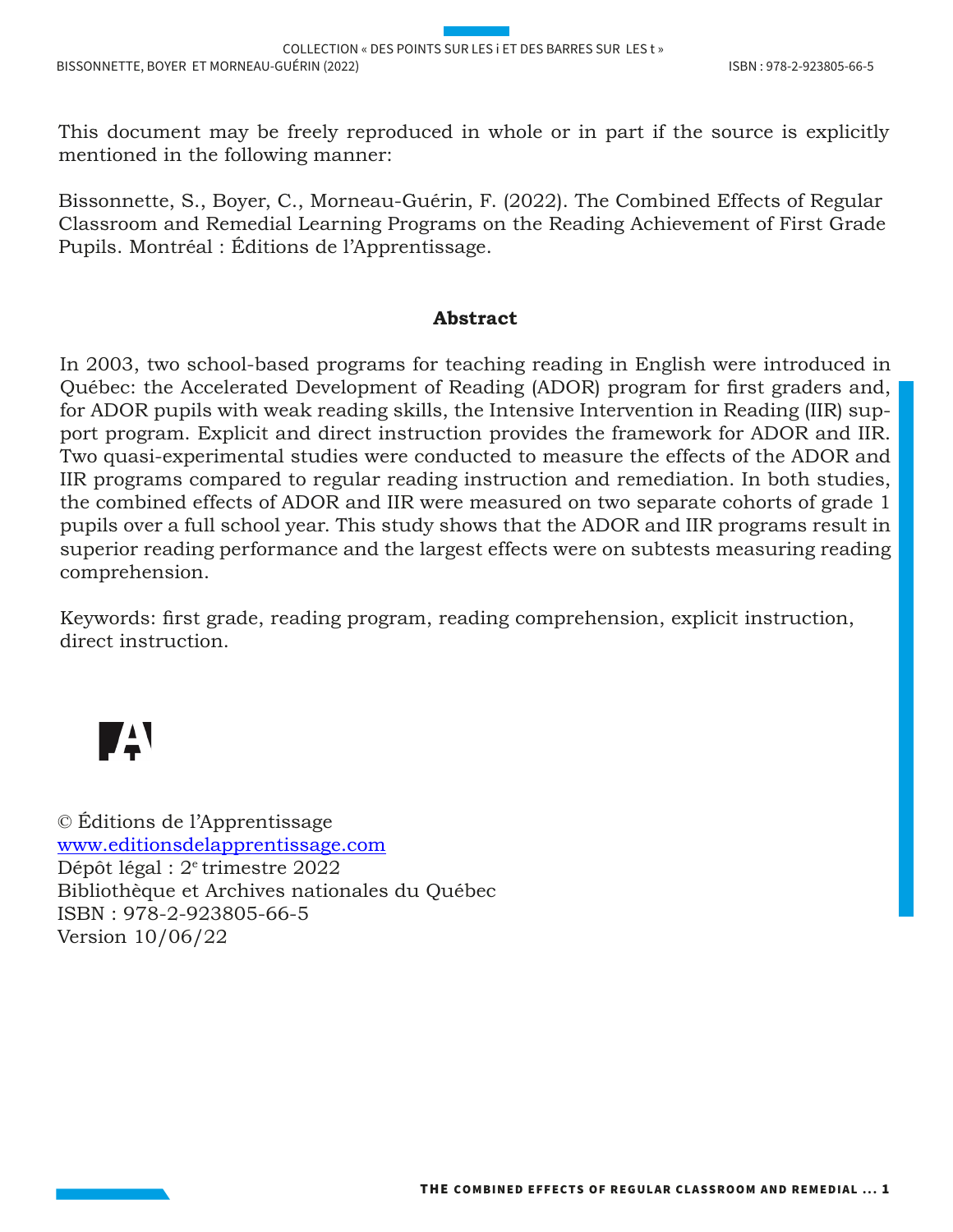## **Introduction**

In the spring of 2003, two school-based programs for teaching reading in English were introduced in Québec: the *Accelerated Development of Reading* (ADOR) program for first graders and, for ADOR pupils with weak reading skills (as well as students in higher grades), the *Intensive Intervention in Reading* (IIR) support program. These two programs were translated and adapted from French-language programs in use in Québec: *Développement accéléré de la lecture en première année* (DAL) and *Développement intensif du raisonnement* (DIR) in reading (known in its early days as *Intervention intensive en lecture*). It should be noted that the translation and adaptation into English of educational programs and materials, originally written and designed in French, is a rather unusual phenomenon. French versions of these programs began to take shape in Estrie in the fall of 1990.

The design of these programs draws largely on evidence from the past and is supported by present evidence. Explicit and direct instruction (Boyer, 1993) provides the framework for ADOR and IIR while incorporating the other components that will be described below. Moreover, their development and dissemination perfectly align with both the spirit and the letter of the Rational Results-Based Management (RRBM) method, as described in Boyer and Bissonnette (2021).

As noted earlier, external researchers who were not the program designers<sup>2</sup> conducted two studies, the results of which we present below. Students' reading skills in English were assessed at the beginning (pretest) and at the end (posttest) of the school year, using the *Group Reading Assessment and Diagnostic Evaluation*  $(GRADE)^3$  as a standardized measure. An arithmetic measure, the *Wide Range Achievement Test* (WRAT), was also included to control for the Hawthorne effect<sup>4</sup>.

The experiment took place over two full school years (2004-2005 and 2006-2007). In 2004-2005, the explicit ADOR-IIR instructional programs described below were tested with 117 children from 6 classes in 2 schools. In 2006-2007, the ADOR-IIR programs were tested again with 87 pupils from 4 classes in the same 2 schools as the previous year. Two teachers participated in both experiments. A total of 204 pupils experienced

In 2010, Boyer published a book presenting the results of the DIR program in reading (Boyer, 2012). Dion (2012) and Forget (2012) refer to this book, pointing out that although the DIR program is evidence-based, there has been—to their knowledge—no experience-based validation of the program. It is important to note that several years earlier, two quasi-experimental studies were conducted to measure the effects of the ADOR and IIR programs (Savage, 2005; Savage & Deault, 2007). They were conducted by an external team of researchers on behalf of an English school board that was experimenting with ADOR and IIR. It is our understanding that, regrettably, the results from Savage (2005), and from Savage and Deault (2007) have been neither disseminated nor resulted in any official publication, other than the research team's report to the school board. In both studies, the combined effects of ADOR and IIR were measured on two separate cohorts of grade 1 pupils. The first and second measurements, in 2004—2005 and 2006—2007 respectively, implemented the programs over a full school year. However, in the coming pages, we will present only the results from the 2007 report (Savage & Deault,  $2007$ ), as it includes the results from the  $2005$  report<sup>1</sup>.

# **Methodology**

the ADOR-IIR programs and made up the experimental group. The control group consisted of 276 children from 13 classes in 7 schools who received the standard reading instruction described below. Reading instruction in both the experimental and control groups was provided by teachers who had between 1 and 37 years of teaching experience. There were no significant differences in the average number of years of teaching experience between teachers in the experimental and control groups. School's district administrators selected which schools would take part, and teachers agreed to participate in the study after an information session.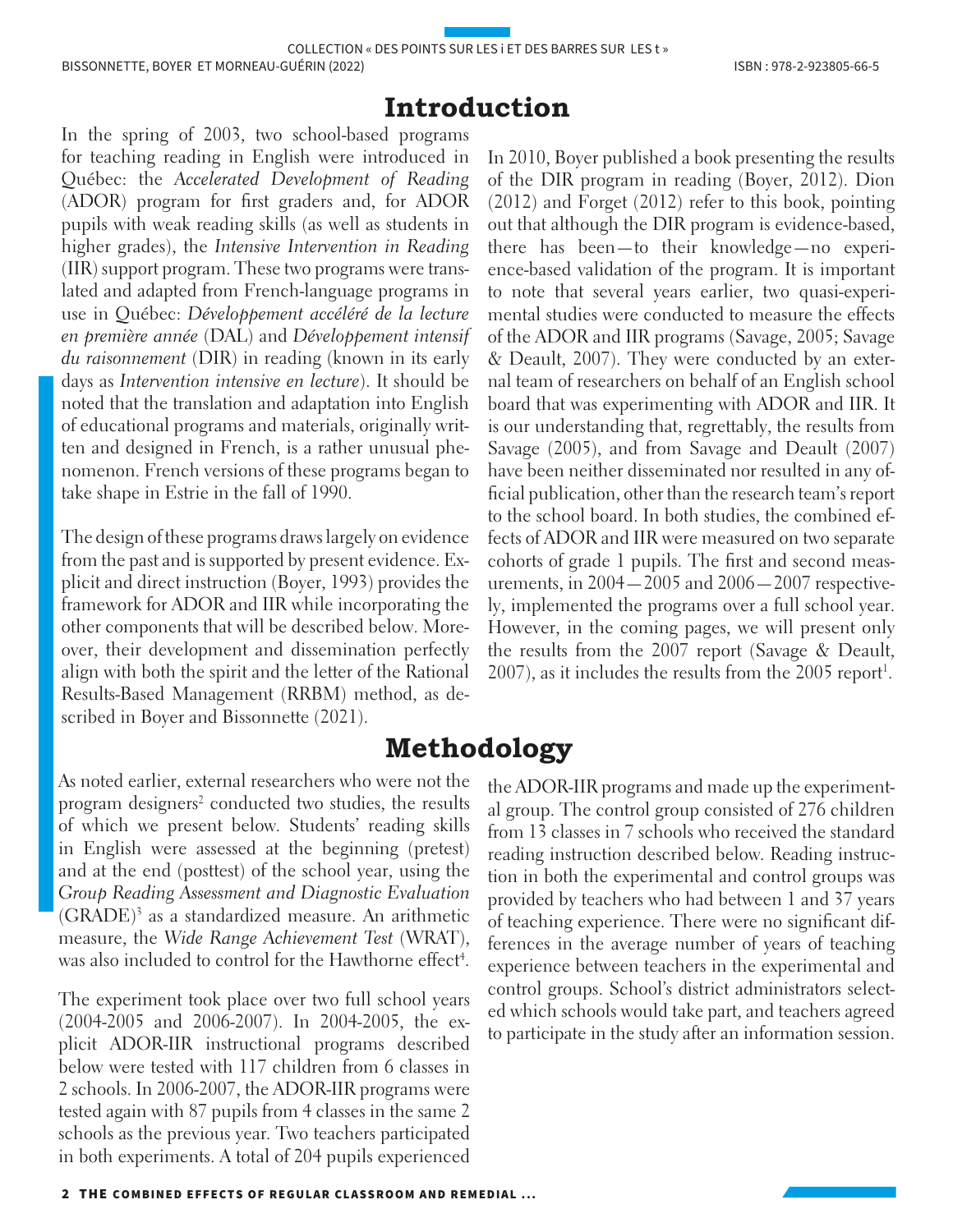#### **The ADOR-IIR experimental group: Implementing the ADOR program in regular classes with all first-grade pupils**

Intended for all first-grade students, the ADOR program aims to develop children's reading skills in their first 80 to 100 days of school. Both the ADOR program (the English-language version) and the DAL program (the French-language version) draw on evidence of effective instruction in learning to read (National Reading Panel, 2000), Explicit Teaching of reading comprehension (Boyer, 1993), and Direct Instruction (Carnine, Silbert & Kameenui, 1997), as well as on research on resilience and optimism (Seligman, 1995), Kirschner's (2002) work on cognitive load, and research on behavioural interventions and token-saving systems that promote effort and academic achievement (Little & Akin-Little, 2003). The ADOR, like its French-language counterpart, is clearly an explicit and direct instructional program that emphasizes the development of reasoning while reading, skills for retrieving information in a read text, systematic acquisition of decoding, and the increase in fluency, including prosody.

ADOR is also consistent with current evidence recommending the development of vocabulary and general world knowledge, which are recognized as crucial to reading comprehension (Oakhill, Cain, & Elbro, 2015; Stuart & Stainthorp, 2016; Willingham, 2017).

At the beginning of the learning process, the ADOR program includes doing daily phonological-skill activities, learning of phonemes systematically, decoding simple words, understanding sentences from short texts read to or with pupils, reasoning while reading texts or sentences read to or with pupils, and developing vocabulary. After 14 days of instruction, some of the most common letter combinations in English are systematically introduced (e.g., ay, ea, oo and sh), letter activities are greatly reduced, and phonological activities and some decoding activities are omitted altogether. Reasoning, comprehension, and vocabulary activities are retained throughout the year. An oral reading fluency activity is incorporated into daily activities when pupils<sup>5</sup> can read aloud at an exact-rate of 12 to 19 words per minute.

Brief and frequent formative assessments are provided

throughout the program, among other objectives, to identify the weakest pupils and to adjust instruction and activities to the group's average performance. The two to five pupils in the class with the weakest reading skills then receive additional ad hoc support from the teacher, called *ad hoc* remediation. This help is provided individually or in small groups for 5-10 minutes per day. After approximately 10 days, the pupils are re-assessed. The results of the second evaluation determine whether the intervention was effective and whether the student will continue to receive *ad hoc* support from the teacher.

At the beginning of the school year, ADOR classroom teachers attended in a four-day training session given by the school board's trained coaches. After the training session, the coaches demonstrated specific pedagogical activities and classroom management techniques in regular classes (with the pupils and their teacher) and observed the extent to which the teachers were applying the content from the training sessions and the coach's demonstrations. Observation grids are used and teachers received feedback. Each teacher was observed at least 20 times per year (the duration of an observation/demonstration, including feedback, varied from 40 to 75 minutes).

#### **The ADOR-IIR experimental group: Implementing the IIR program with pupils with the weakest reading skills in the ADOR program in first-grade**

The ADOR program in grade 1 is accompanied by the IIR remedial program with the goal to recover pupils with the weakest reading skills. As mentioned above, the program is a translation and adaptation of the DIR reading support program (see Boyer, 2012, for a more detailed description), an existing French-language program in Québec. The IIR program for Grade 1 rolls out in the winter or spring, and targets the first graders with the weakest reading skills who also participate in the ADOR program in their regular classroom. These children are identified by measuring their oral reading of a text that they have not read before. Another measurement, of comprehension and reasoning on silent reading, is made using one or more small texts that the children have never read before. Then, the school's 8-12 lowest-performing first graders are selected, regardless of other criteria (e.g., hyperactive, dyslexic, behaviour problems, language at home, or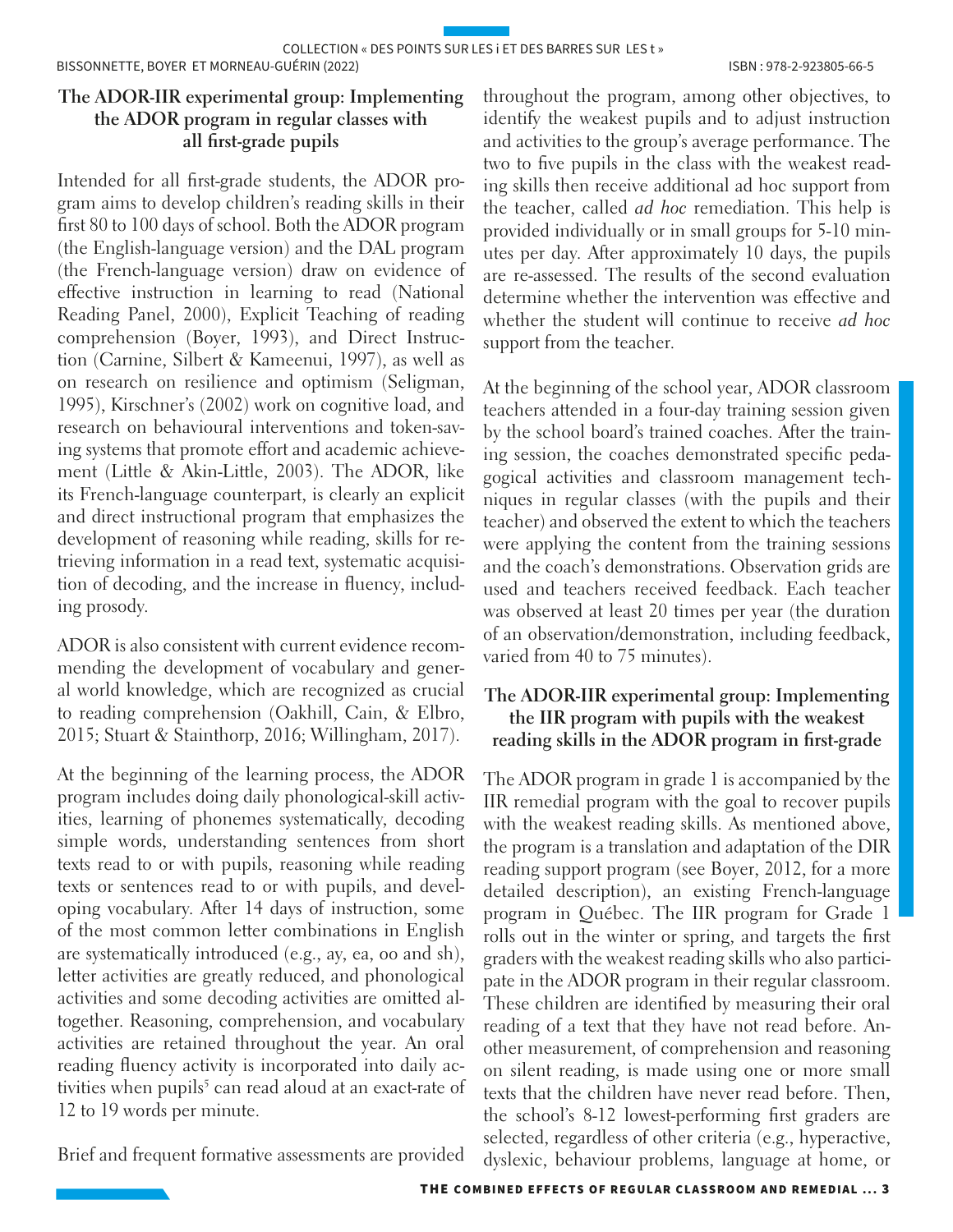having cooperative parents).

Like its French-language counterpart, IIR is an explicit and direct reading instruction program. This remedial program rolls out over an 8-10-week period, with 2 consecutive hours of intervention per day. In all, the IIR program must include a minimum of 76 hours of intervention. The basis of the IIR program, which is applied by the school's special-aid teachers, includes activities from ADOR program, with some special features for students who are at-risk or have learning disabilities. In addition, certain empirical data specific to remedial intervention are incorporated into the DIR program (Boyer, 2012). The content of the intervention is similar to the activities from the regular classroom, but the pace is faster, the instructional materials are different, and some of the activities and specific classroom-management techniques are adapted. The program aims to reduce the gap between IRR students and the other pupils in the regular classroom.

During the school year, IRR special-aid teachers participated in eight days of training led by the school board's trained coaches. The coaches followed up in the classroom (with the pupils and their teacher) to demonstrate instructional activities and classroom management techniques and observe the teachers' level of application. Observation grids were used and special-aid teachers received feedback. Each remedial teacher was observed at least 12 times per year (an observation/demonstration including feedback lasted a full day).

#### **The control group: Use of the Québec Ministère de l'éducation curricula in regular classes with all first-grade pupils**

The control-group classes followed the Québec Ministère de l'éducation's regular curricula (2001), which was monitored by the school board's pedagogical services staff. The *Whole Language* and constructivist approaches strongly influenced the pedagogical services staff's discourse and recommendations for how the curriculum must be applied. In short, the recommended approach to reading instruction is to read large texts (from big books or children's literature) every day to the group, to guide reading with questions, to have pupils globalize specific words, to emphasize comprehension and sense-making in reading, and to verbalize words using anticipation, often based on

the illustration, title, context, and other words in the sentence or text. Ideally, these tasks are done as part of a "meaningful and authentic" educational project based on student interests that leads to some form of production (writing, drawing, etc.). Writing and reading are closely integrated into these projects and informal formative assessments (student interviews, work samples, etc.) are preferred. The creation of a portfolio (student work samples) reflecting the student's development in reading and writing is encouraged. Decoding (phonics) is not prohibited, but it is recommended that it be done briefly, only when needed and in response to difficulties in reading.

Monitoring of the application of this pedagogy is ensured through various trainings offered by the school board's pedagogical services staff whom are responsive to teachers' requests and usually provide training that can lead to follow-up in the classroom. However, we do not know how many training sessions and follow-ups have been offered and what kind of feedback was used.

#### **The control group: Special-aid teachers using a variety of remedial interventions with the weakest pupils in reading skills in first-grade regular classes which uses the Québec Ministère de l'éducation curriculum**

All classes in the control group received remedial instruction. Usually, home-teachers select pupils with weak skills to receive remedial services from specialaid teachers, and the process is monitored by the principal. Delivery of special-aid services vary. There is the "pull-out," students are taken out of class 1-3 times a week for 20-40 minutes sessions, depending on the child's difficulties and the special-aid teacher's availability. Students may be seen individually or in small groups. The remedial progam is similar to regular class content and activities, sometimes using the same materials and sometimes using different materials. Some special-aid teachers may use also more playbased activities in their interventions. Others provide activities that complement the learning in the regular classroom. Some schools ask special-aid teachers to work exclusively or partially right in the regular classroom. Usually the special-aid teacher working in the regular classroom, helps the teacher by working with the weaker pupils. Sometimes the home-teacher

4 THE COMBINED EFFECTS OF REGULAR CLASSROOM AND REMEDIAL ...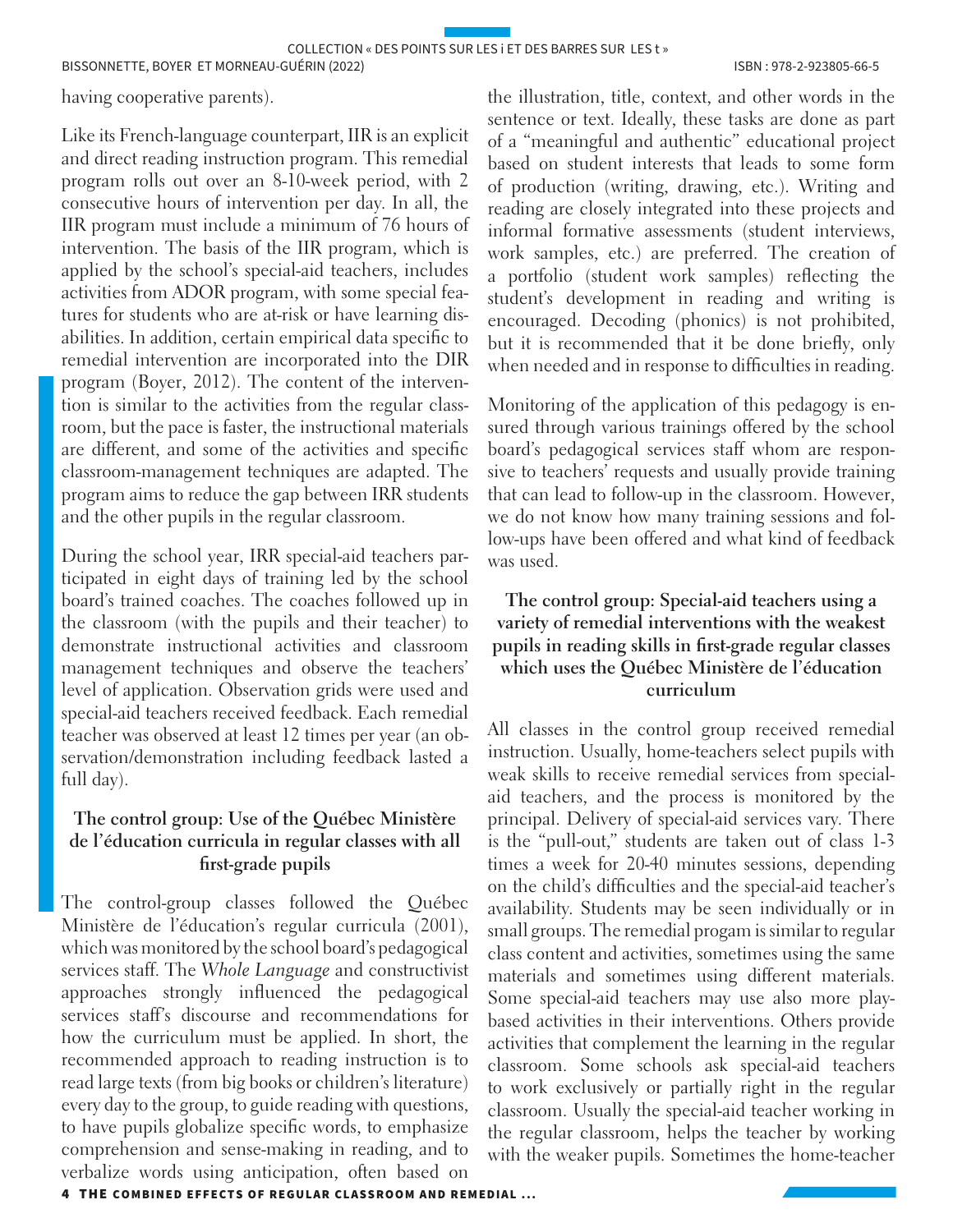and special-aid teacher work as a team, sharing tasks and pupils.

Supervision of remedial services is provided by the school board and its educational consultants. The latter usually respond to the requests of special-aid teachers by providing materials, training, or support. We do not know how much training and follow-up was provided to special-aid teachers or what type of feedback they used.

#### **Standardized measurement instruments used by Savage (2005), and Savage and Deault (2007)**

The Group Reading Assessment and Diagnostic Evaluation (GRADE) is a standardized reading and listening-comprehension test has Canadian norms. GRADE has proven to be reliable and valid for measuring reading and listening skills. It can be administered to an entire class of young children.

#### **Pretests**

The GRADE's Word reading, Word meaning, and Listening comprehension subtests were administered during the pretest between September 15 and October 15, in both 2004 and 2006. These subtests were administered in the classroom to all the children at once for both the experimental and control groups.

In the Word Reading subtest, children are asked to check one of the four words per item. The word is first read aloud by an examiner, then used in a sentence, and finally repeated. In the Word Meaning subtest, children are asked to read a word and select one of the four pictures that best depicts its meaning. In the Listening Comprehension subtest, children are asked to listen to a short sentence or excerpt and to select one of the four pictures that best depicts the meaning of the text they just heard.

#### **Posttests**

Posttests were administered between April 15 and the end of June 2005 and in May 2007. The Listening Comprehension, Word Reading, and Word Meaning subtests were again used. Two additional GRADE subtests, Sentence Comprehension and Reading Comprehension of text passages, were added. For the Sentence Reading Comprehension subtest, students are asked to read a sentence silently and select the word (out of four) that best matches the sentence. For the Passage

Comprehension subtest, students silently read a short passage of three to four sentences. They then read a question and select an answer among four choices.

#### **Hawthorne effect**

To control for the Hawthorne effect, the arithmetic subtest of the *Wide Range Achievement Test* (WRAT) was administered. Its first 10 items were presented to pupils at both the pretest and the posttest.

#### **Additional measures**

Additional qualitative assessments were also conducted. The researchers interviewed teachers and observed the classrooms, using the Atmosphere, Instruction, Management, Student Engagement (AIMS) test developed by Pressley et al. 2001. In addition, pupils completed the Classroom Environment Scale (CES; Fraser 1986), which measures their perceptions of the classroom. The results of these additional measures were correlated with student progress in reading.

#### Hypotheses<sup>6</sup>

Since ADOR and IIR are partly based on Explicit and Direct Instruction frameworks and build on the evidence for learning to read, we postulated the following:

1. The ADOR-IIR group is expected to outperform the control group on direct measures of reading learning in first-grade, particularly in Word reading, Sentence reading comprehension, and Passage reading comprehension.

Since learning to read and reading itself can be influenced by oral language development (Lervåg, Hulme, & Melby-Lervåg, 2018):

2. It is expected that the ADOR-IIR group will outperform the control group on measures of Word meaning and Listening comprehension.

Since reading is not very solicited in first-grade math and even less so in arithmetic:

3. The ADOR-IIR group should perform similarly to the control group on the arithmetic measure.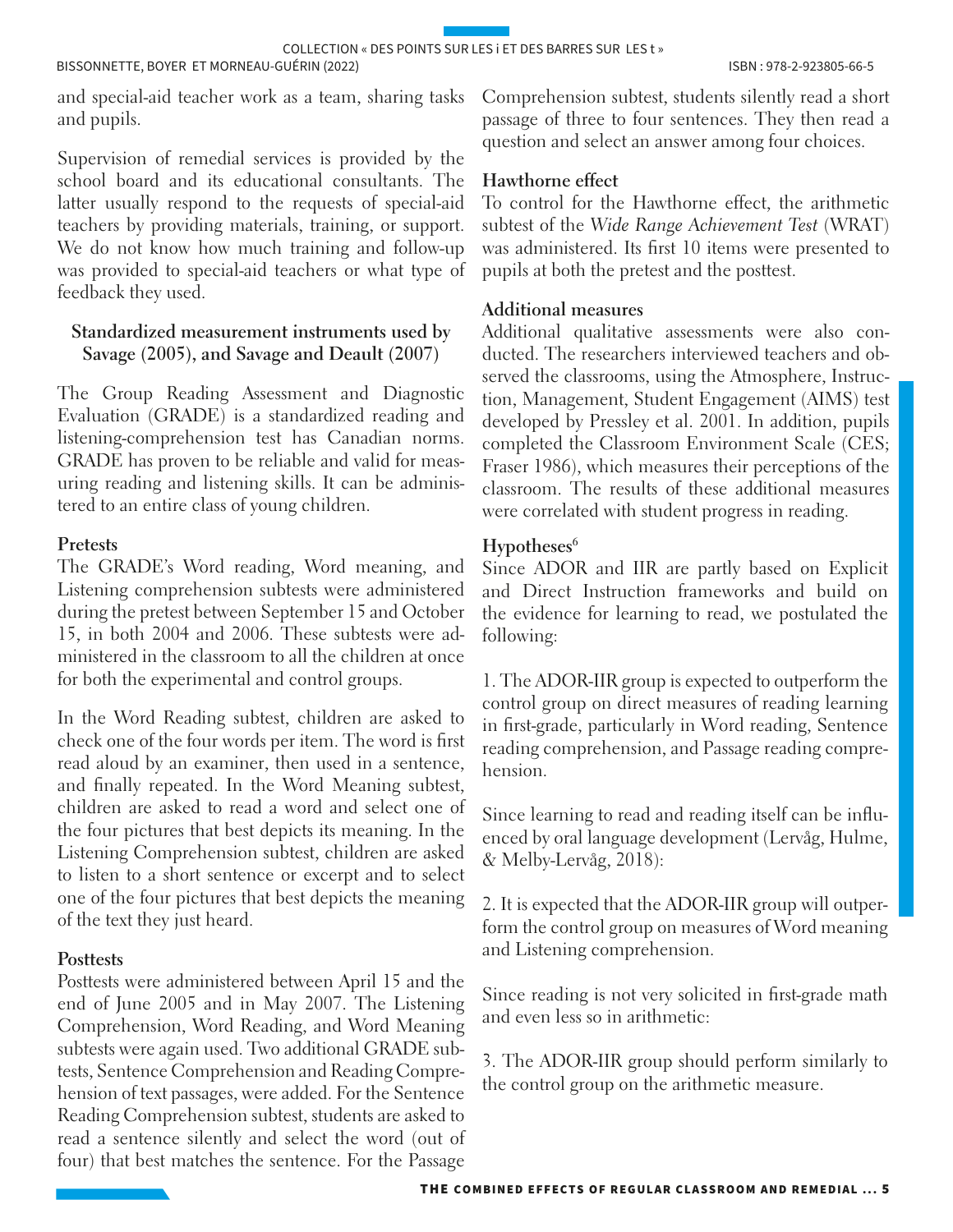## **Results**

In this study, missing data accounted for less than 1 % of all data and were caused by student non-attendance at assessments. Prior to conducting the statistical analyses, the external research team verified that the data were normally distributed. Stanines ranging from 1 to 9 with a mean of 5 were used for this analysis. The analyses show that there was no significant kurtosis or skew in the data ( $s$  < 1ns, and  $s$  < 1ns). However, the pretest results for the arithmetic subtest showed positive skewness. This variable was normalized by squareroot transformation.

*Table 1* shows the means and standard deviations for each of the reading subtests in the pretests and posttests for the ADOR-IIR experimental group and for the control group. An effect size is also provided for each measure. There were no significant differences between groups on the pretests, except for the Listening subtest  $(F = 8,392, p < 0.05)$ . This difference was accounted for in the analyses performed subsequently (ANOVA). The posttest results for each of the reading subtests showed that the pupils who received the ADOR-IIR program had higher scores than students in the control group. The Word reading subtest showed a significant difference  $(p < 0.05)$  to the advantage of the ADOR IIR group with an effect size of 0.20. The difference in the Word meaning subtest was also significant  $(p < 0.001)$ in favour of the ADOR-IIR group with an effect size of 0.46. The Listening comprehension subtest showed a significant difference  $(p < 0.01)$  in favour of the ADOR-IIR group, with an effect size of 0.29.

In addition, the largest differences between the two

This study shows that, when used in combination, the ADOR and IIR programs result in superior reading performance as measured by subtests of the standardized GRADE instrument. All observed differences were statistically significant. To understand the impact of the effects of ADOR and IIR on first graders' reading achievement, we will now compare these effect sizes

Standardized tests of academic achievement in the United States show that, on average, one year of reading instruction for grade 1 pupils is equivalent to  $d =$ 0.97 (Hill, Bloom, Black, & Lipsey, 2008). If this is also

(Cohen's *d* effect sizes) in terms of learning gains.

groups are observed in Sentence comprehension  $(d = 0.59; p < 0.01)$  and Passage comprehension  $(d = 0.84; p < 0.001)$ . These two tests measure one of the ultimate goals of reading: comprehension<sup>7</sup>.

The results are not significant for the arithmetic test.

Hypotheses 1 and 2 were confirmed, as the ADOR-IIR group outperformed the control group on all relevant measures. The ADOR-IIR group performed better than the control group on the Word reading, Sentence reading comprehension, and Passage reading Comprehension subtests (Hypothesis 1), and these results were all significant ( $p < 0.05$  to  $p < 0.001$ ). The measures of the Listening comprehension and Word meaning subtests all showed a significant difference ( $p < 0.01$  to  $p < 0.001$ ) favouring the ADOR-IIR experimental group over the control group.

Hypothesis 3, which tests for the Hawthorne effect, was also confirmed. Since the result of this comparison was not significant—the two groups performed approximately the same—the Hawthorne effect was not at play.

Of the supplementary measures used, the only one that correlated with pupils' reading progress was the CES questionnaire that the students completed. Since the results presented by the external researchers did not allow us to compare the perceptions of pupils in the ADOR-IIR group with the perceptions of control group students, we consider it irrelevant to present the results.

# **Discussion**

true for the GRADE test and its subtests, theoretically, the number of months of learning gains implied by the effect sizes reported in Table 1 can be calculated. For example, the effect size of 0.20 for Word reading would correspond to a learning gain of approximately two months  $(0.20/0.97 = 0.21$  of a 10-month school year, i.e. two months<sup>8</sup>). For the Word meaning measure, ADOR-IIR would gain almost five months over the control group  $(0.46/0.97 = 0.47)$  and three months more learning on the Listening comprehension measure  $(0.29/0.97 = 0.30)$ . It is important to note that the ADOR-IIR group performed significantly better than the control group on reading comprehension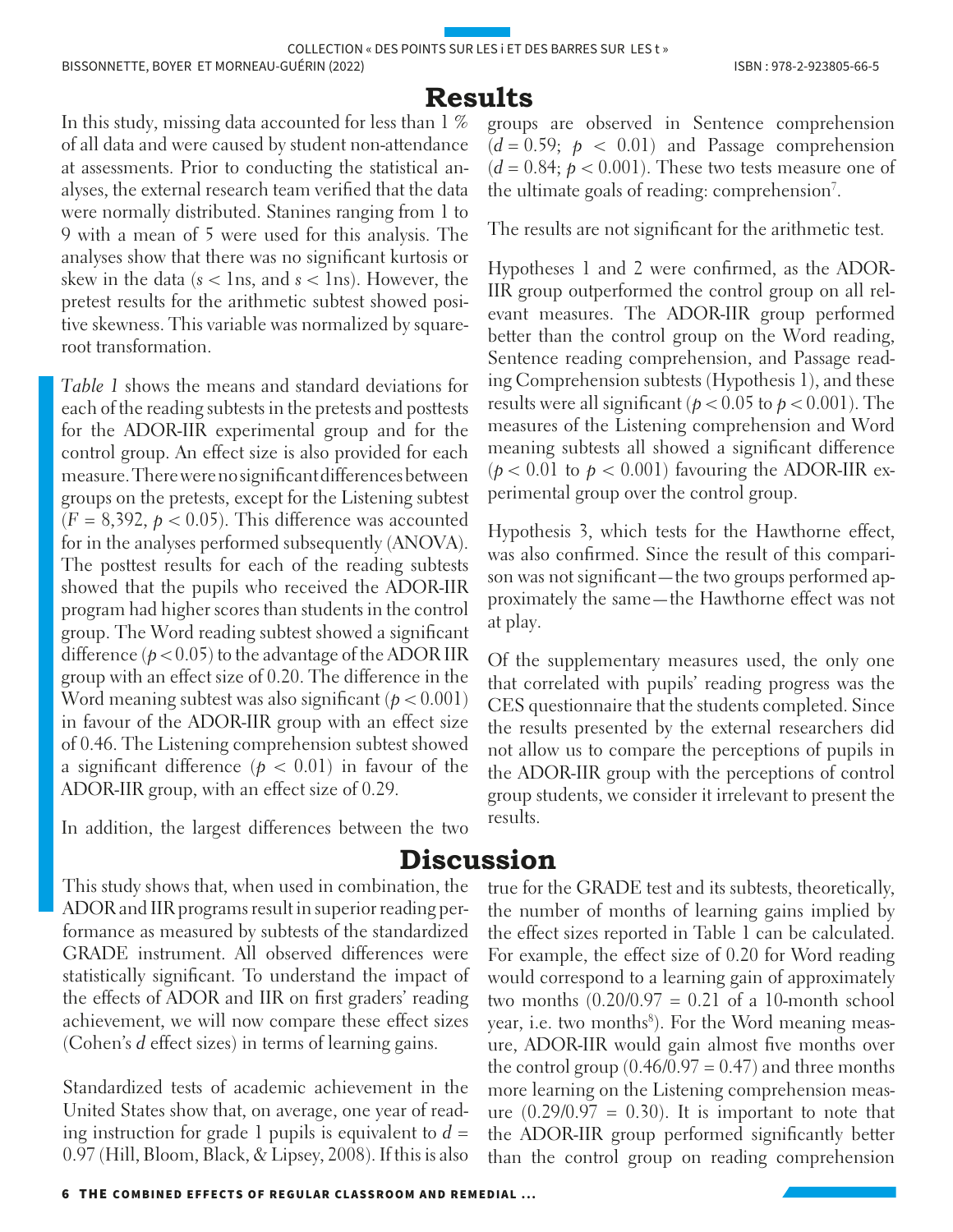| <b>Pretest</b> | <b>Posttest</b> | R max      | <b>Effect size</b><br>(d) |
|----------------|-----------------|------------|---------------------------|
| 3.72(1.60)     | 6.00(2.19)      | 9          | 0.20                      |
| 3.46(1.57)     | 5.44(2.32)      |            |                           |
|                |                 |            |                           |
|                |                 |            | 0.46                      |
| 3.36(1.79)     | 4.90(2.19)      |            |                           |
|                |                 |            |                           |
| 4.56(2.04)     | 5.62(1.96)      | 9          | 0.29                      |
| 4.14(1.79)     | 5.01(1.90)      |            |                           |
|                |                 |            |                           |
| Nil            | 5.13(2.29)      | 9          | 0.59                      |
|                | 4.12(2.30)      |            |                           |
|                |                 |            |                           |
| Nil            | 5.05(2.07)      | 9          | 0.84                      |
|                |                 |            |                           |
|                | 3.71(1.77)      | 5.78(1.95) | 9                         |

**Table 1.** Combined pretest and posttest scores in reading and in 2004-2005 and 2006-2007.

*Note 1.* Standard deviations are shown in parentheses.

*Note 2.* The effect sizes shown are calculated according to Cohen's  $d$  and the  $\eta$ 2 were transformed with the

 $\_$  , and the set of the set of the set of the set of the set of the set of the set of the set of the set of the set of the set of the set of the set of the set of the set of the set of the set of the set of the set of th

formula 
$$
d = 2 \times \sqrt{\frac{\eta^2}{1-\eta^2}}
$$
.

*Note 3.* R Max represents the maximum stanine for the reading subtests.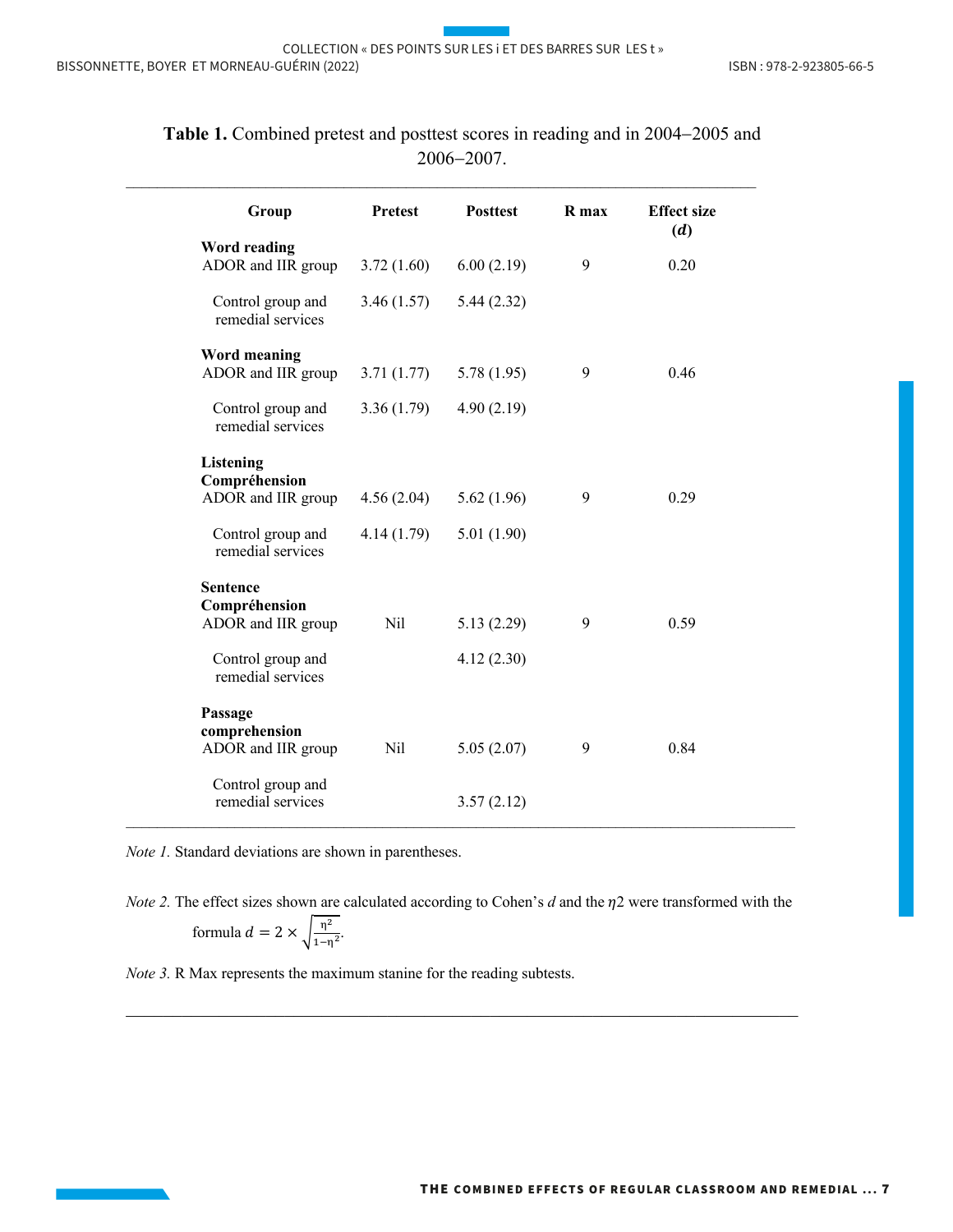BISSONNETTE, BOYER ET MORNEAU-GUÉRIN (2022) ISBN : 978-2-923805-66-5

measures. Two GRADE subtests measure Sentence reading comprehension, which would represent a sixmonth learning gain over the control group (0.59/0.97 = 0.61) and Passage reading comprehension, which would show an extraordinary learning gain of nearly nine months  $(0.84/0.97 = 0.87)$ . In other words, on this measure, pupils in the ADOR-IIR group would have completed the equivalent of two school-years of learning in only one school year. Although these conversions of effect sizes to months of learning are only theorical<sup>9</sup> they suggest that the ADOR-IIR programs can have significant effects, particularly with respect to promoting comprehension, the ultimate goals of reading instruction.

In the next section, we take a critical look at the methodology of Savage and Deault's (2007) study.

#### **Some of the elements used to develop Best Evidence**

For several years, Slavin and his team have been proposing, as part of their *Best Evidence* concept, a consideration of certain methodological elements as a way to identify and select the best experimental research for conducting valid meta-analysis (Cheung & Slavin, 2016). The reason for this is quite simple: the methodology of experimental research correlates with the effects obtained (Cheung & Slavin, 2016). We will apply some of Slavin et al.'s findings to Savage and Deault's (2007) research, in the goal of assessing how close this research is to the *Best Evidence* concept<sup>10</sup>.

#### The use of a standardized or an independent<sup>11</sup> **measurement is clearly preferable to a "homemade" device**

The choice to use a standardized or an independent measurement, vs a "homemade" device, can strongly influence effect size. In their analysis of seven mathematics research studies, Slavin and Madden (2011) reported that the effect size for homemade measurements is 0.45 and -0.03 for standardized measures. Cheung and Slavin (2016) found an effect size of 0.40 for homemade measures and of 0.20 for standardized measures in a meta-analysis of 645 studies on learning in reading, mathematics, and science from pre-K through 12th grade.

The study on which this paper is based (Savage & Deault, 2007) used a measure that is independent of the program designer and study researchers. Subtests from the GRADE instrument, standardized to a Canadian English-language sample, were used to measure student performance.

#### **The sample size of a study has a major influence on the observed effect size**

Slavin and Smith (2009) found that effect sizes vary with the number of subjects in the study. Studies with fewer than 51 subjects obtained an effect size of 0.44, while studies with  $51-100$  subjects obtain an effect size of 0.29. When the sample size is larger than 2,000 subjects, the effect size is only 0.09. Pellegrini (2017; see Slavin, 2018) obtained an effect size of 0.37 with multi-field pedagogical research with 60 or fewer subjects and an effect size of 0.13 when the sample was greater than 250. In a meta-analysis of studies on mathematics in elementary and secondary, Slavin and Smith (2009) found that a sample size of 50 or fewer subjects yielded an effect size up to 3.67 larger than a sample of 401 to 1,000 participants (an average effect size of 0.44 for studies with 50 subjects or fewer, and an average effect size of 0.12 for studies with 401 to 1,000 participants).

The study we draw on here, by Savage and Deault (2007), had a sample size of 480 pupils (204 students in the ADOR-IIR experimental group and 276 in the control group), therefore reducing the possibility that the observed results are overinflated by a small sample.

#### **The sample attrition should not exceed 15 %**

Neitzel, Lake, Pellegrini, and Slavin (submitted) noted that studies with attrition rates greater than 15 % should be excluded from meta-analysis so as not to affect the observed results. This suggestion can also be found in the *What Works Clearinghouse* (2020) recommendations of standards for conducting metaanalyses.

The study by Savage and Deault (2007) had a very low attrition rate of less than 1 % missing data.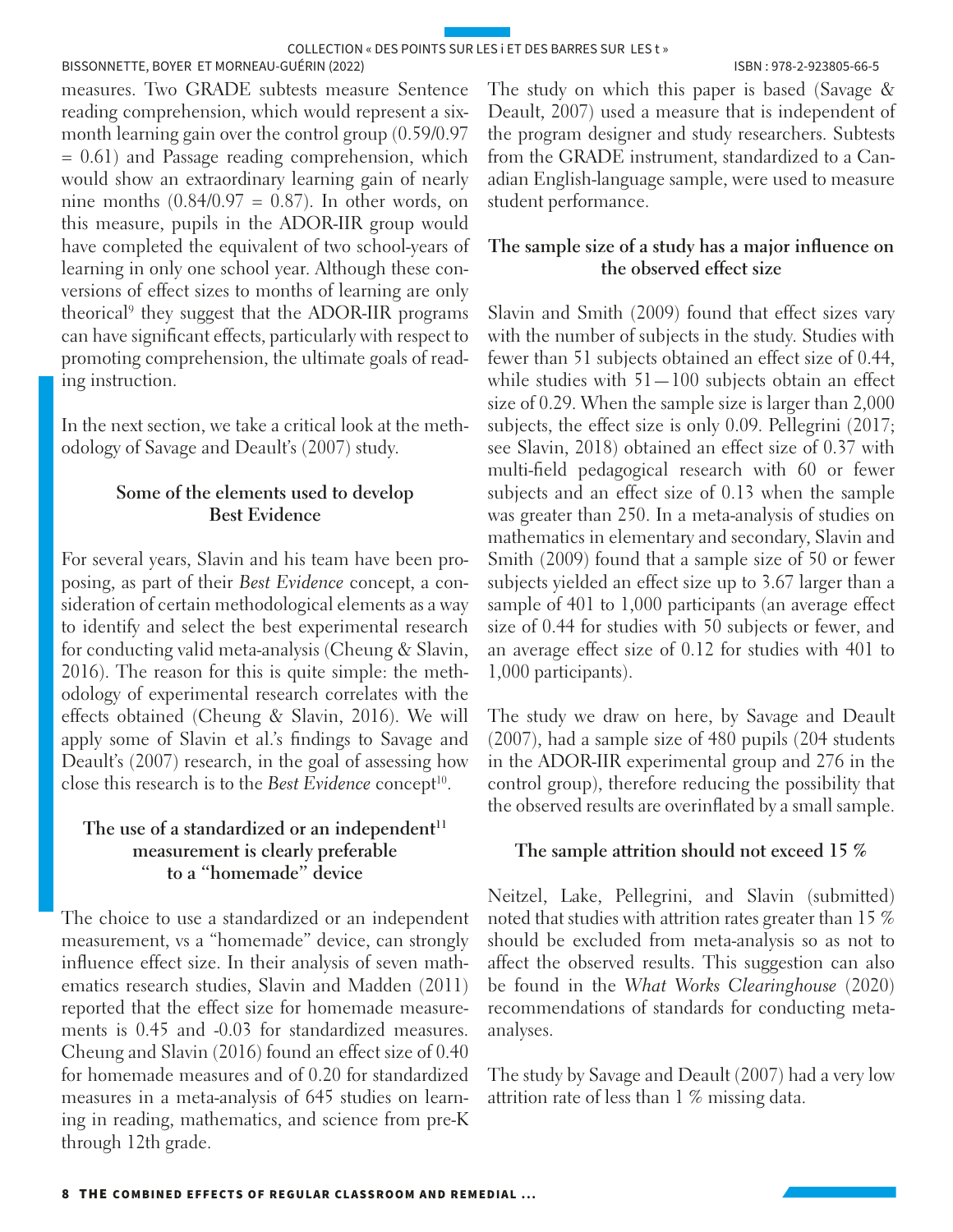#### **The experiment must be at least 12 weeks between pretest and posttest**

Cheung and Slavin (2016) recommend that studies span at least 12 weeks to reflect the effects of common practices over a school year. The shortest interventions (less than 10 instructional hours; see, for example, Wanzek et al., 2017) appear to produce the highest effects which are artificial.

Again, Savage and Deault's (2007) study measured the effects of a full school year on two occasions. Consequently, their study reflects the effect of a possible normal practices over a school-year.

# **Limitations of the study**

This study has some limitations. One is that the respective effects of the ADOR program and the IIR program could not be determined, since the two programs were not measured separately. However, this does not invalidate the observed results; it simply limits a more detailed understanding of each program's contribution to the results.

Although not mentioned in Savage and Deault (2007), fidelity in implementing the ADOR and IIR programs<sup>12</sup> was ensured by the coaches<sup>13</sup> in both years

#### We reiterate that Savage and Deault's (2007) study meets many of the elements of Slavin's *Best Evidence* concept which he used to identify the most rigorous research to conduct high-quality scientific meta-analyses.

Combined, two first-grade reading programs—one intended for students in regular classrooms and another for remedial instruction—based on Explicit instruction, Direct instruction, and other largely evidence-based elements demonstrated effectiveness superior to the Québec Ministère de l'éducation's curriculum in the regular classroom and remedial programs on all measures made in an English-speaking school board in Québec. The largest effects were on subtests measuring reading comprehension. An effect on Passage comprehension was observed that could

#### **Experiments should randomly assign students to the experimental and control groups (experimental method) or statistical adjust between groups (quasiexperimental method)**

Though random assignment is an important feature of the scientific method (Cheung & Slavin, 2016), it is rarely used in educational research. Savage and Deault's (2007) study does not use random assignment, but it did make the necessary statistical adjustments.

In summary, Savage and Deault's (2007) study performs very well on many of the important elements underlying Slavin's Best Evidence concept and should have been retained in a meta-analysis made by Slavin and his collegues.

of the experiment. In contrast, the fidelity of the program's implementation in the regular classes and remedial programs was not monitored as closely or as intensively as the programs in the experimental group. Although we can demonstrate that the ADOR and IIR programs were indeed effectively implemented, we have no information on the extent to which the programs of the Québec Ministère de l'éducation (regular curriculum) were implemented in the control group. This weakness is widespread in educational research, and Savage and Deault's (2007) study is no exception.

# **Conclusion**

theoretically result in a gain in learning the equivalent of an additional school-year. As other researchers (National Reading Panel, 2000; Bissonnette, Gauthier, Richard, & Bouchard, 2010; Stockard, Wood, Coughlin, & Rasplica Khoury, 2018) have shown, our study confirms that programs based on Explicit and Direct Instruction could promote better learning compared to other programs.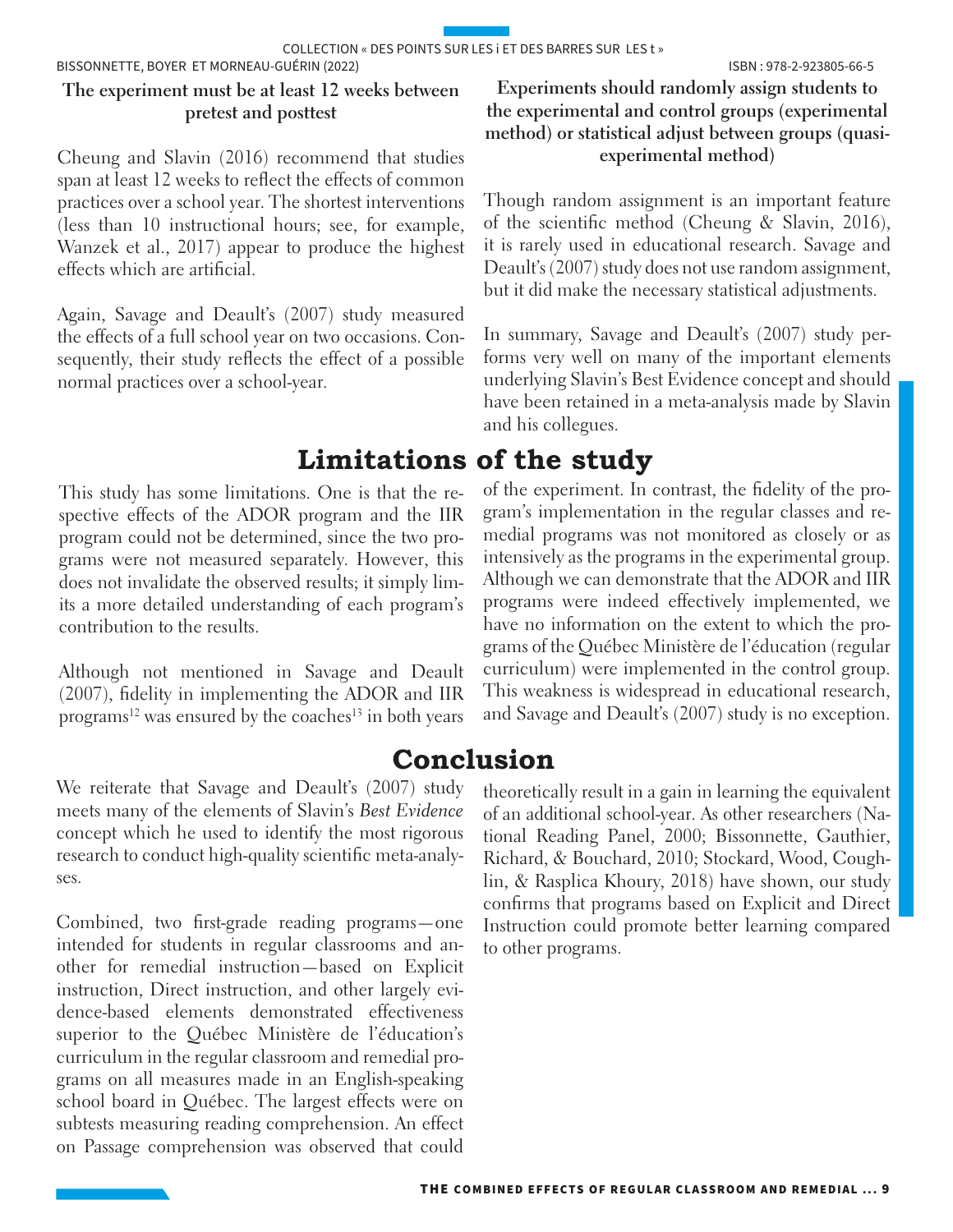# **References**

Bissonnette, S., Richard, M., Gauthier, C., Bouchard, C. (2010). Quelles sont les stratégies d'enseignement efficaces favorisant les apprentissages fondamentaux auprès des élèves en difficulté de niveau élémentaire ? Résultats d'une méga-analyse. *Revue de recherche appliquée sur l'apprentissage, 3*(1), 1-35.

Boyer, C. (1993). *L'enseignement explicite de la compréhension en lecture : modèles d'activités d'enseignement*. Boucherville : Graficor.

Boyer, C. (2012). *DIR: A Remedial Program for Reading — Intensive Intervention in Reading*. Montréal : Éditions de l'Apprentissage. https://www.editionsdelapprentissage.com/index.html

Boyer, C., Bissonnette, S. (2021). Comment exercer une gestion rationnelle axée sur les résultats ? Exemple de la mesure de l'effet d'un programme orthopédagogique sur le rendement scolaire des élèves. *Enfance en difficulté, 8*, 97-128.

Carnine, D., Silbert, J., Kameenui, E. J., Tarver, S. G. (1997). *Direct instruction reading*. Columbus, OH: Merrill.

Cheung, A. C., Slavin, R. E. (2016). How methodological features affect effect sizes in education. *Educational Researcher, 45*(5), 283-292.

Dion, É. (2012). Compte rendu de [Boyer, C. (2010). Le programme orthopédagogique DIR en lecture. Montréal, Qc : Éditions de l'apprentissage]. *Revue de psychoéducation, 41*(2), 283–286.

Forget, J. (2012). Les contributions de la pédagogie comportementale à l'éducation spécialisée. *Enfance en difficulté, 1*, 7–45.

Fraser, B. J. (1986). *Classroom environment*. London: Croon Helm.

Hill, C. J., Bloom, H. S., Black, A. R., Lipsey, M. W. (2008). Empirical benchmarks for interpreting effect sizes in research. *Child development perspectives, 2*(3), 172-177.

Kirschner, P. A. (2002). Cognitive load theory: Implications of cognitive load theory on the design of learning. https://dspace.library.uu.nl/bitstream/ handle/1874/16884/kirschner\_02\_cognitive\_load\_ theory\_implications\_cognitive.pdf?sequence=1

Lervåg, A., Hulme, C., Melby Lervåg, M. (2018). Unpicking the developmental relationship between oral language skills and reading comprehension: It's simple, but complex. *Child Development*, *89*(5), 1821-1838.

Little, S. G., Akin-Little, K. A. (2003). Classroom management. Dans O'Donohue, W., Fisher, J., et Hayes, S. (Éditeurs), *Empirically supported techniques of cognitive behavioral tehrapy : A step-by-step guide for clinicians* (65-70). New York: Wiley.

Ministère de l'Éducation du Québec (2001). Programme de formation de l'école québécoise. Éducation préscolaire, Enseignement primaire. Québec : Gouvernement du Québec.

National Reading Panel (2000). Report of the National Reading Panel: Teaching children to read: An evidence-based assessment of the scientific research literature on reading and its implications for reading instruction : Reports of the subgroups. National Institute of Child Health and Human Development, National Institutes of Health.

Neitzel, A., Lake, C., Pellegrini, M., Slavin, R. (soumis). A synthesis of quantitative research on programs for struggling readers in elementary schools. *Reading Research Quarterly*.

Oakhill, J., Cain K., Elbro, C. (2015). *Understranding and Teaching Reading Comprehension—A handbook*. Oxon: Routledge.

Pressley, M., Wharton-Mc Donald, R., Allington, R., Block, C. C., Morrow, L., Tracey, D., et al. (2001). A study of effective first-grade literacy instruction. *Scientific Studies of Reading, 5*,35-58.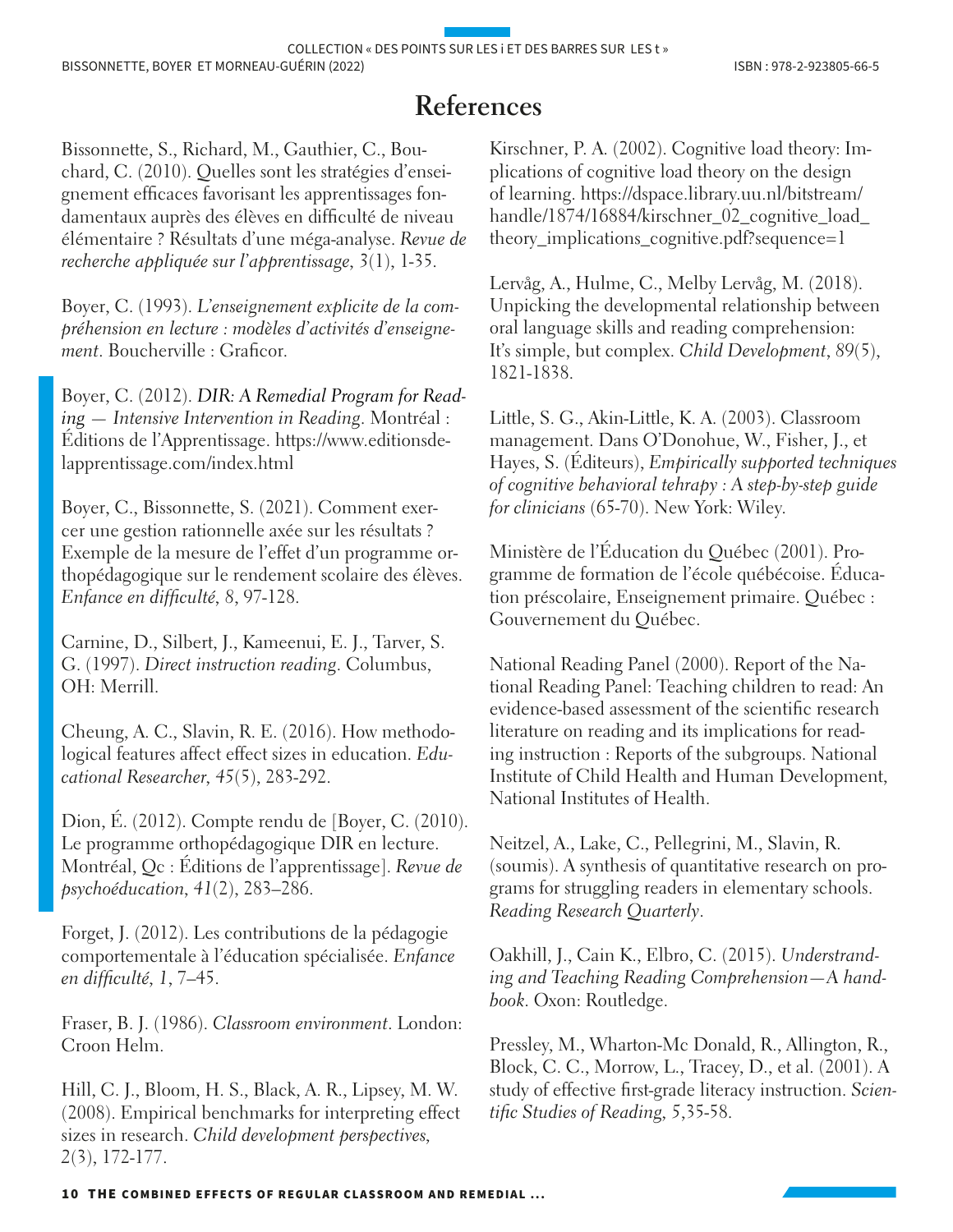Savage, R. (2005). An independent evaluation of the ADOR early reading program and other forms of effective teaching of reading in Level 1 Cycle 1. Montréal : Université McGill.

Savage, R., Deault, L. (2007). An independent evaluation of the ADOR early reading program and other forms of effective teaching of reading in Level 1 Cycle 1 2004-2007. Montréal : Université McGill

Seligman, M. E. P. (1995). *The optimist child. A Proven Program to Safeguard Children Against Depression and Build*. New York : Houghton Mifflin Harcourt.

Slavin, R. (2018). Small studies, big problems. Repéré à https://robertslavinsblog.wordpress. com/2018/09/13/small-studies-big-problems/

Slavin, R., Madden, N. A. (2011). Measures inherent to treatments in program effectiveness reviews. *Journal of Research on Educational Effectiveness, 4*(4), 370-380.

Slavin, R., Smith, D. (2009). The relationship between sample sizes and effect sizes in systematic reviews in education. *Educational evaluation and policy analysis, 31*(4), 500-506.

Stockard, J., Wood, T. W., Coughlin, C., Rasplica Khoury, C. (2018). The effectiveness of direct instruction curricula: A meta-analysis of a half-century of research. *Review of Educational Research, 88*(4), 479-507.

Stuart, M., Stainthorp, R. (2016). *Reading Development and Teaching*. Sage Publications.

Wanzek, J., Petscher, Y., Al Otaiba, S. A., Rivas, B. K., Jones, F. G., Kent, S. C., Schatschneider, C., Mehta, P. (2017). Effects of a year-long supplemental reading intervention for students with reading difficulties in fourth grade. *Journal of Educational Psychology, 109*(8), 1103–1119.

What Works Clearinghouse (2020). *Procedures handbook (Version 4.1)*. Institute of Education Sciences, US Department of Education.

 Willingham, D. T. (2017). *The Reading Mind : A Cognitive Approach to Understanding How the Mind Reads*. San Francisco : Jossey-Bass—A Wiley Brand.